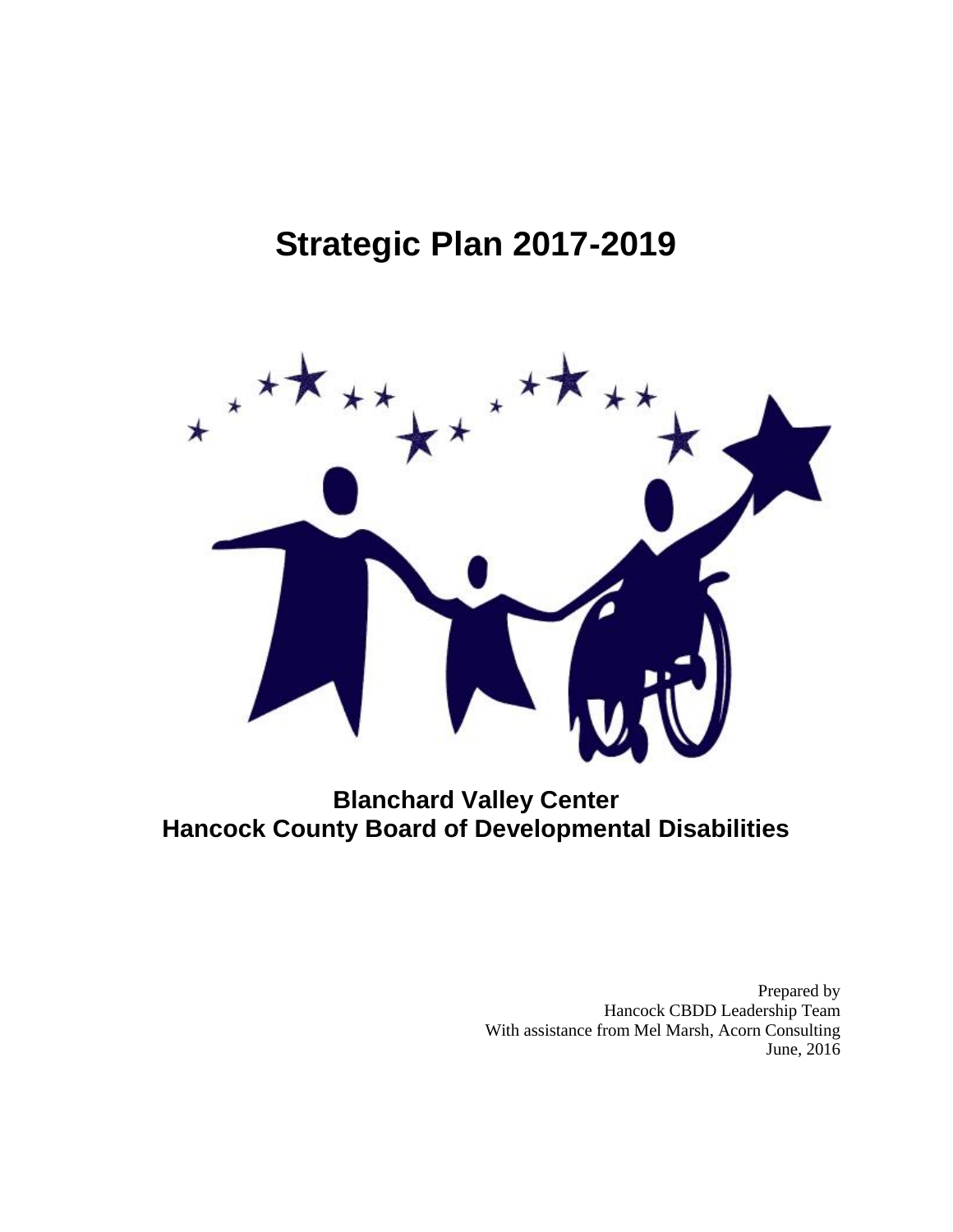# **Contents**

# <span id="page-1-0"></span>**Introduction**

In late 2015, after completing the prior strategic plan, the Blanchard Valley Center (BVC) board and leadership determined the need to develop a new strategic plan to guide the organization into a changing future.

Phase one of the planning process was an assessment to provide a comprehensive evaluation of what BVC is doing and to provide insight into what BVC should focus on in the future. To gain this understanding as objectively and thoroughly as possible, I completed the following activities:

- Analysis of financial trends.
- Analysis of service delivery trends.
- Focus groups with persons served to understand satisfaction and wishes.
- Focus groups with parents to understand satisfaction, wishes for their family member, perceived agency strengths, concerns, and expectations.
- Focus groups with staff members in all departments to understand recent trends, strengths, opportunities for improvement, and needed accomplishments.
- Focus group with providers to understand their perception of the board's strengths, weaknesses, and needed accomplishments.
- Focus group with government officials that support BVC to understand their perception of recent trends and of the Board's strengths, weaknesses, and needed accomplishments.
- Written surveys for persons served, providers, and family members.
- Meetings with current employers of people served by BVC.
- Interviews with board members and leadership team members to envision an ideal future.
- Evaluation of recent changes at the state and federal level and identification of needed changes.

The information from this assessment was used to develop this strategic plan.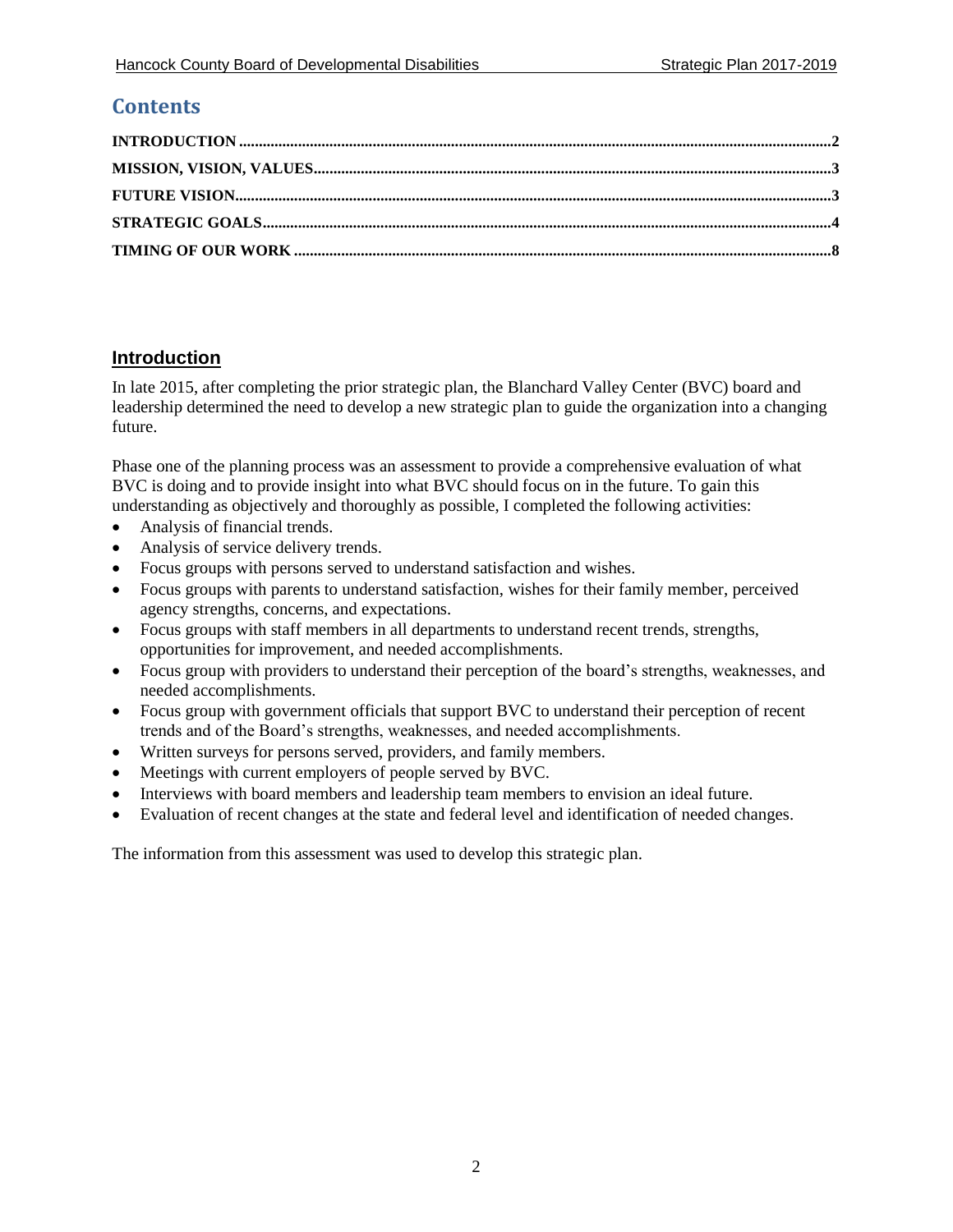#### <span id="page-2-0"></span>**Mission, Vision, Values**

The Mission statement for BVC is:

**BVC provides resources and supports that empower people with DD to live lives with meaning and purpose.**

The Vision statement for BVC is:

#### **Every person with DD lives, learns, works, and plays as valued members of our community.**

BVC staff and board follow these Values in all aspects of their work: We believe:

- 1. In **Person Centered** thinking and actions in everything we do.
- 2. In **Self Advocacy** so that people with DD direct their own futures.
- 3. In **Celebrating the Abilities** of people with DD.
- 4. In **Honesty and Transparency** on all fronts.
- 5. In **Respecting** the people we support, their families, our community, and our employees.
- 6. In **Balancing** what is best for each person with what is financially responsible and sustainable.

# <span id="page-2-1"></span>**Future Vision**

This vision of the future was developed from ideas expressed by board, staff, persons served, family members, providers, and partners. This narrative represents the long term vision that the organization is working toward. **Read this as though you are in the year 2026.**

*The Hancock County Board of Developmental Disabilities, known as Blanchard Valley Center, fully embraced community inclusion and has successfully transitioned services to be community based. Blanchard Valley faculty teach within the public schools so that all children can learn and play together. Individuals with DD live in neighborhoods throughout the county and participate in social, community, and faith groups as full members. They are valuable contributors to their communities.*

*BVC continues to embrace its role as the case manager for services to persons of all ages with DD. Person-centered planning addresses each person holistically, preparing each person for a lifetime of maximum independence and competence. All individuals receiving services are life-long learners, achieving the goals they set for themselves. In collaboration with public schools, providers, and community partners, BVC strives to achieve and measure:*

*Children ready to learn Children succeed in school Youth successfully transition to adulthood Job seekers find meaningful work Individuals contribute to their own support Individuals thrive in the Hancock County community*

*BVC has strengthened its early childhood programming to ensure children are ready to learn. The agency increased SSA support for school age children to assist children in succeeding at school. BVC supports a variety of transition programs that are school and community based to enable children to transition to adulthood.*

*BVC and its providers have strengthened their ability to provide competitive work opportunities, and successfully transitioned from a workshop and activity services model to an integrated employment and service model early in the strategic plan cycle. Providers of services to adults have increased their employment services and share the goal with BVC to enable every person desiring employment to succeed in working competitively. Employment outcomes have increased over 2016 in every measure: the number employed competitively, the number of hours worked, the average wage earned, the number with employer provided benefits, and the number of employer partners.*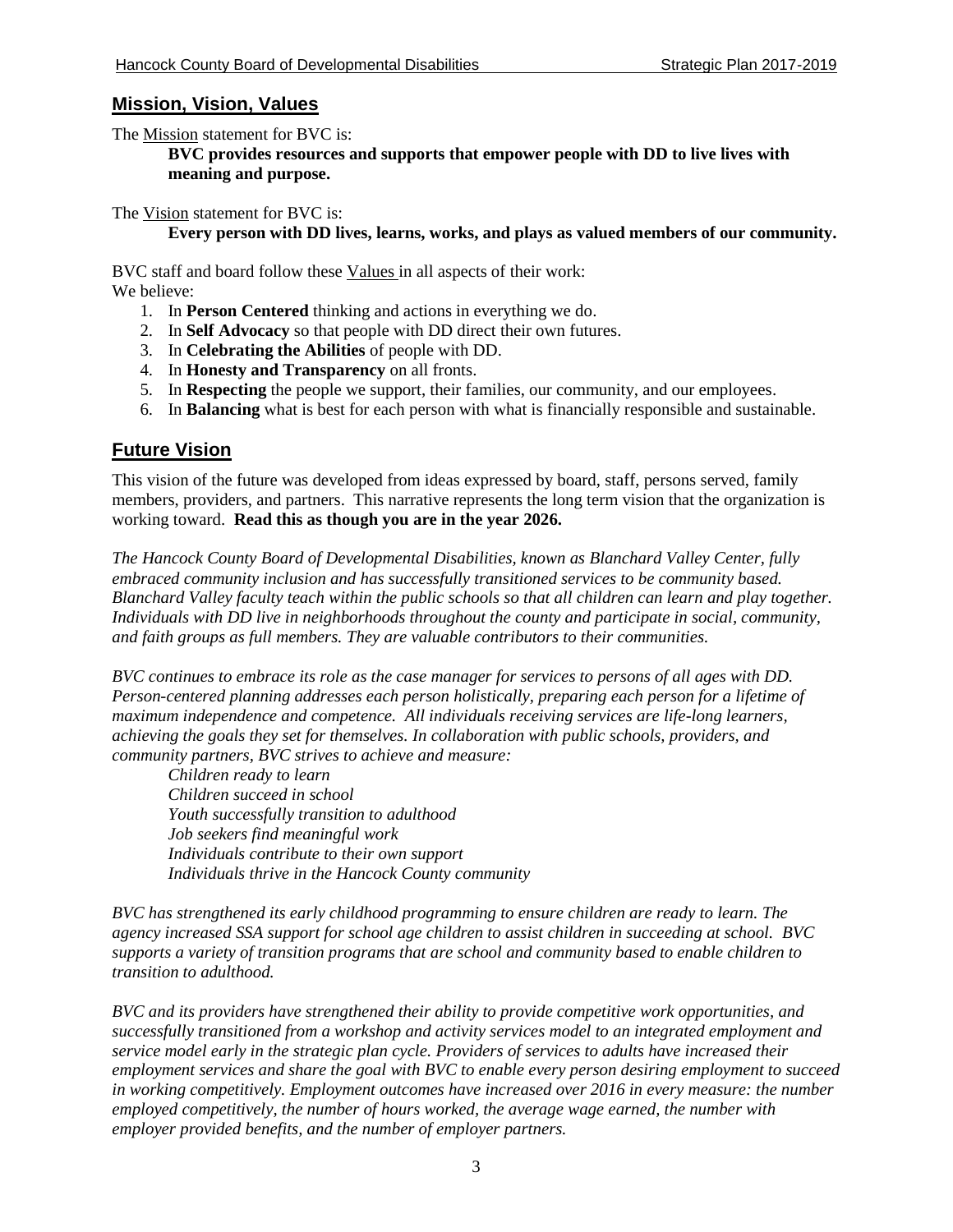*Self-advocacy is an essential skill that is taught in school and is supported by BVC in adults. Self advocates are active contributors to board meetings, participate in defining services, and assist in identifying future needs.* 

*The agency fully achieved Conflict Free Case Management by the end of 2016. This change enabled strong, collaborative relationships with the providers that are serving individuals in Hancock County. As a result, the providers and the service options today are varied and flexible enough to meet the unique needs of every individual. SSAs and providers work as a team to achieve plan outcomes and ensure the health and safety of each individual receiving services.*

*Improved efficiencies have enabled the agency to increase the number of individuals receiving services, greatly reducing the number of individuals waiting for services. BVC and providers have adopted technology that contributed to the efficiencies allowing resources to be used for more individuals. The agency has demonstrated its value to the Hancock County community, resulting in continued support for its levies. Community members understand the full responsibilities of the agency, no longer perceiving it as simply a school or a workshop.*

*Staff members successfully navigated the operational changes caused by the 2014 defined system changes. They remain motivated and committed to helping persons with developmental disabilities achieve all they can. They strive to find teachable moments that help someone learn and develop a new capability or talent. BVC maintains its ability to have outstanding board members who bring diverse skills, passion for improving the lives of people with DD, and connections throughout Hancock County.*

*BVC assesses and improves its operations on a continuous basis, involving staff members at all levels in making the assessments and suggesting needed improvements. Every department makes the time to bring staff together to identify strengths, concerns, and possible improvements. All staff in-service days include time for shared reflection and brainstorming across the agency.*

*Staff members, board members, and providers work collaboratively and passionately to achieve this vision of the future.* 

# <span id="page-3-0"></span>**Strategic Goals**

#### **1. Continue the journey to full community inclusion.**

Objective 1A: Identify and support opportunities to engage individuals with DD as part of the Hancock County community.

Objective 1B: Educate community organizations and businesses about the benefits of including and supporting individuals with DD as part of their organizations.

Objective 1C: Provide supports (ex: one time financial) to individuals and their families that will enable the individual with DD to remain in the community.

Objective 1D: Evaluate the benefits of transitioning the residents of the ICF to live in the community.

Objective 1E: Evaluate the benefits of transitioning Blanchard Valley School classes to be housed within public schools.

Objective 1F: Expand services and supports for children from birth until they enter school.

Objective 1G: Support needs and wishes of adult learners.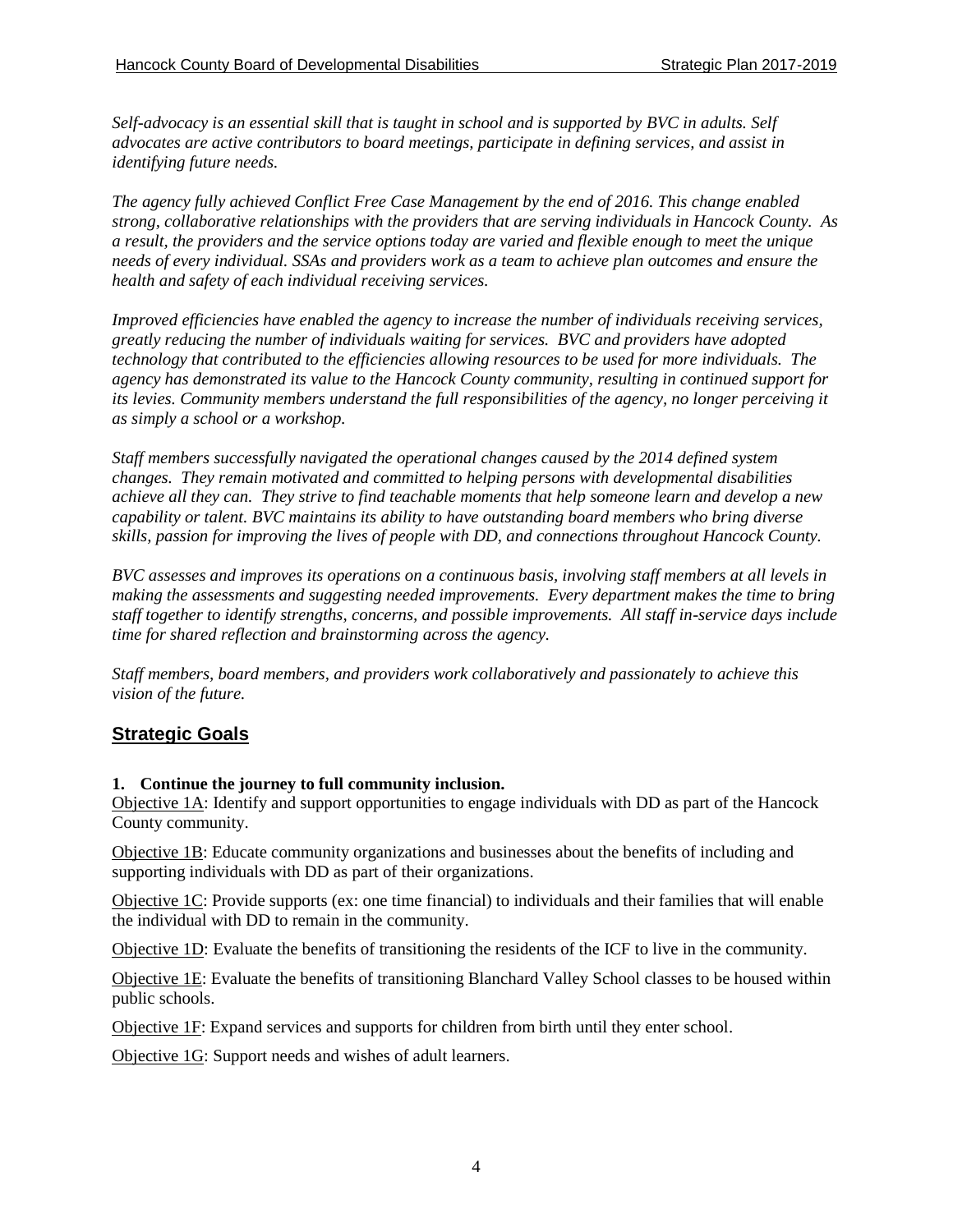#### **2. Increase community employment success.**

Objective 2A: Continue to strengthen the ability of the CommUnity Works! department to assist individuals with DD in successfully gaining employment.

Objective 2B: Expand Children's Services and SSA Services to children to include the need to prepare for an adult life with meaning and purpose.

Objective 2C: Collaborate with public schools to strengthen transition age education and supports.

Objective 2D: Increase enrollment in Project Search.

Objective 2E: Develop educational materials and programs introducing stakeholders to the benefits of community employment. (Note that this overlaps with Goal 5)

- Family members
- Individuals served
- Public schools
- Employers
- General community

Objective 2F: Monitor emerging workforce needs to enable individuals to have the right skills.

Objective 2G: Support providers of community employment services in providing outstanding services.

Objective 2H: Enhance the employability of individuals by helping them develop soft employability skills.

#### **3. Become a totally Person Centered organization.**

Objective 3A: Educate all stakeholders about Person Centered Planning, service options available through PCP, and about individual rights and responsibilities.

- BVC staff and board
- Individuals
- Families
- Schools
- Providers

Objective 3B: Continuously strengthen Person Centered Planning.

- Asking the right questions for the individual.
- Plans lead to individual lives with meaning and purpose.

Objective 3C: Evaluate individual accomplishments and successes as part of the planning process to identify future plan needs and to track outcomes across the agency.

Objective 3D: continue to strengthen the self advocacy program.

- Include younger age individuals.
- Include self advocates in the work of the agency and the board.
- Support self advocates in speaking out to the community.

Objective 3E: Reduce the numbers on the waiver waiting lists.

- Develop service oriented waiting lists to identify real needs.
- Increase the number of waivers available to meet the needs of those who do need waivers.

#### **4. Increase outstanding provider options to meet the needs of all receiving services**

Objective 4A: Continue to strengthen relationships between BVC and providers.

Objective 4B: Educate and support providers with best practices training.

Best practices in different kinds of services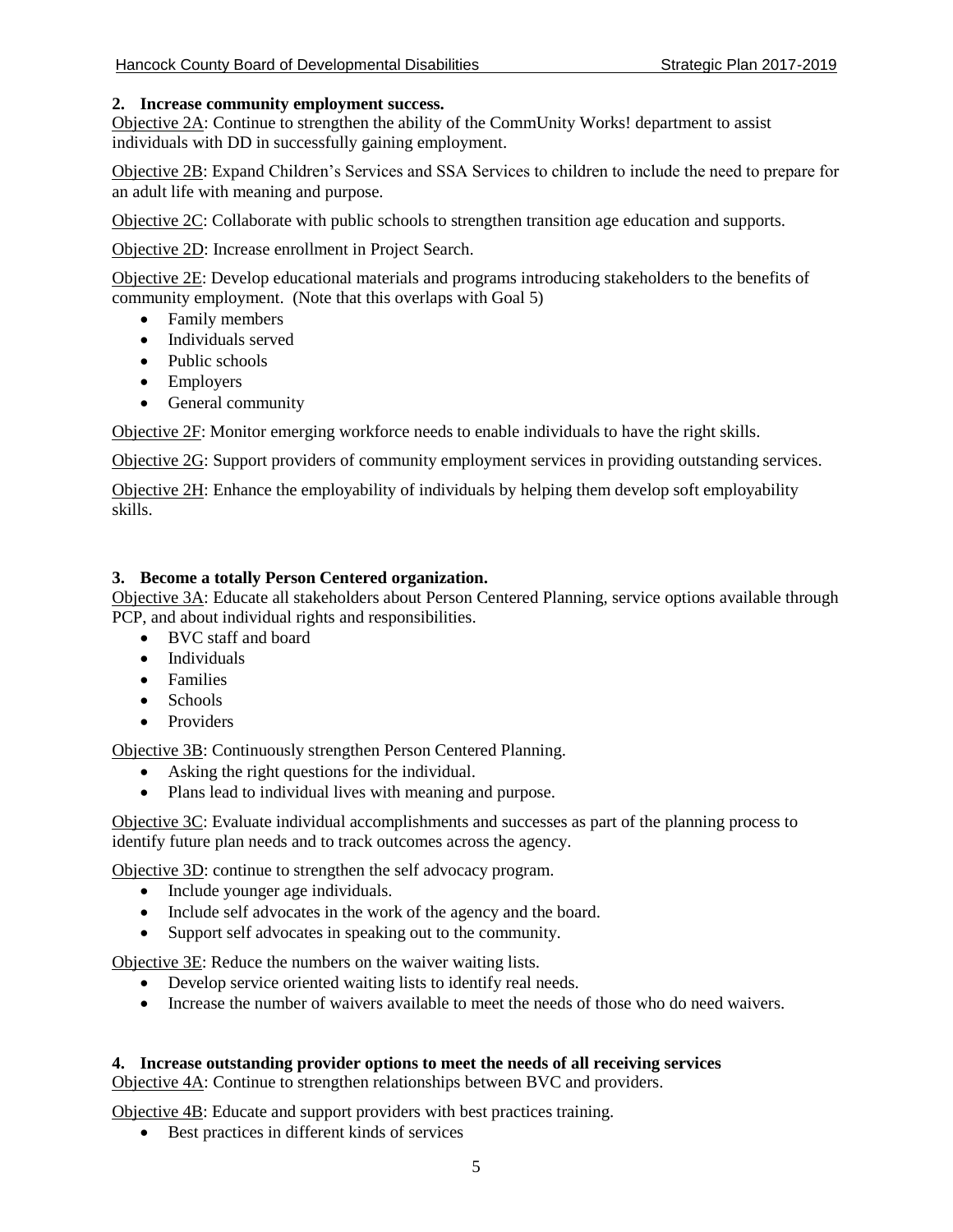- Community based services
- System changes as they arise
- Person Centered planning and thinking (Overlaps with Objective 3A)

Objective 4C: Establish a provider advisory group.

Objective 4D: Include provider representation in all system planning groups at BVC.

Objective 4E: Recruit providers able to deliver unmet service needs.

Objective 4F: Support bringing the Community Connections Career Partnership Ohio (C3PO) program to Millstream Career Center.

Objective 4G: Provide training for provider direct care staff.

#### **5. Continuously educate the community.**

Objective 5A: Clarify within BVC each department's roles, responsibilities, and deliverables.

Objective 5B: Expand the public awareness department.

Objective 5C: Prepare public oriented descriptions of BVC that can be used in multiple ways.

- Topics include at a minimum:
	- o Who we are
	- o What we do
	- o Services we support and the DD system
	- o Benefit to the community
	- o Ongoing relevance and importance of BVC
- Formats and tools might include:
	- o Formal presentation
	- o Newsletters, including family News Blast
	- o FAQ section on website with text and video explanations
	- o Brochures

Objective 5D: Include self advocates in every public discussion and presentation regarding BVC.

Objective 5E: Expand BVC participation and activities in DD Awareness month (March), and National Disability Employment Awareness month (October).

Objective 5F: Establish a family advisory and support group.

Objective 5G: Expand volunteerism internally and externally throughout BVC staff.

#### **6. Continuously improve operations.**

Objective 6A: Complete the BVI transition successfully and incorporate appropriate past BVI tasks into BVC.

Objective 6B: Develop, maintain, and implement a campus master plan that addresses ongoing agency needs.

- Agency needs
- Buildings, parking, open space
- Public usage

Objective 6C: Explore the benefit of moving to Individual Budget as a way to clarify individual funding.

Objective 6D: Utilize mobile technology to support on site input of notes.

Objective 6E: Define what data to track and begin entering the appropriate data. Use data in ongoing planning and decisions.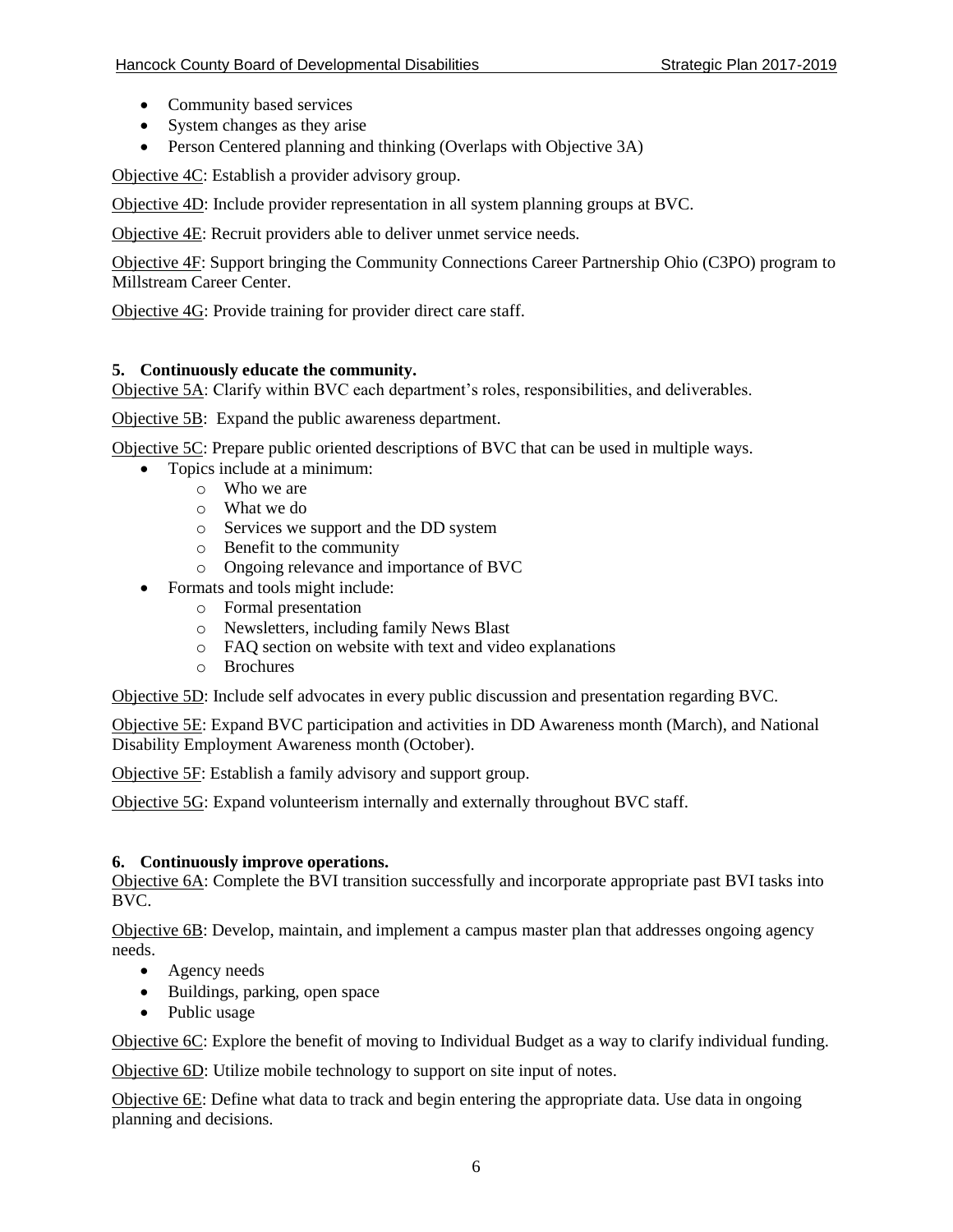- Data that can be tracked immediately
- Data that might take time to develop (ex: ISP outcome and accomplishment data)

Objective 6F: Develop and implement long term staffing model and plan.

- Support for this strategic plan, including:
	- o SSA support for school children
	- o Support for public schools
	- o Technology support and user training
	- o Data specialist

Objective 6G: Increase communications and collaboration throughout the agency.

Objective 6H: Increase participation and advocacy at the state level to address system and rule changes needed to fulfill our mission.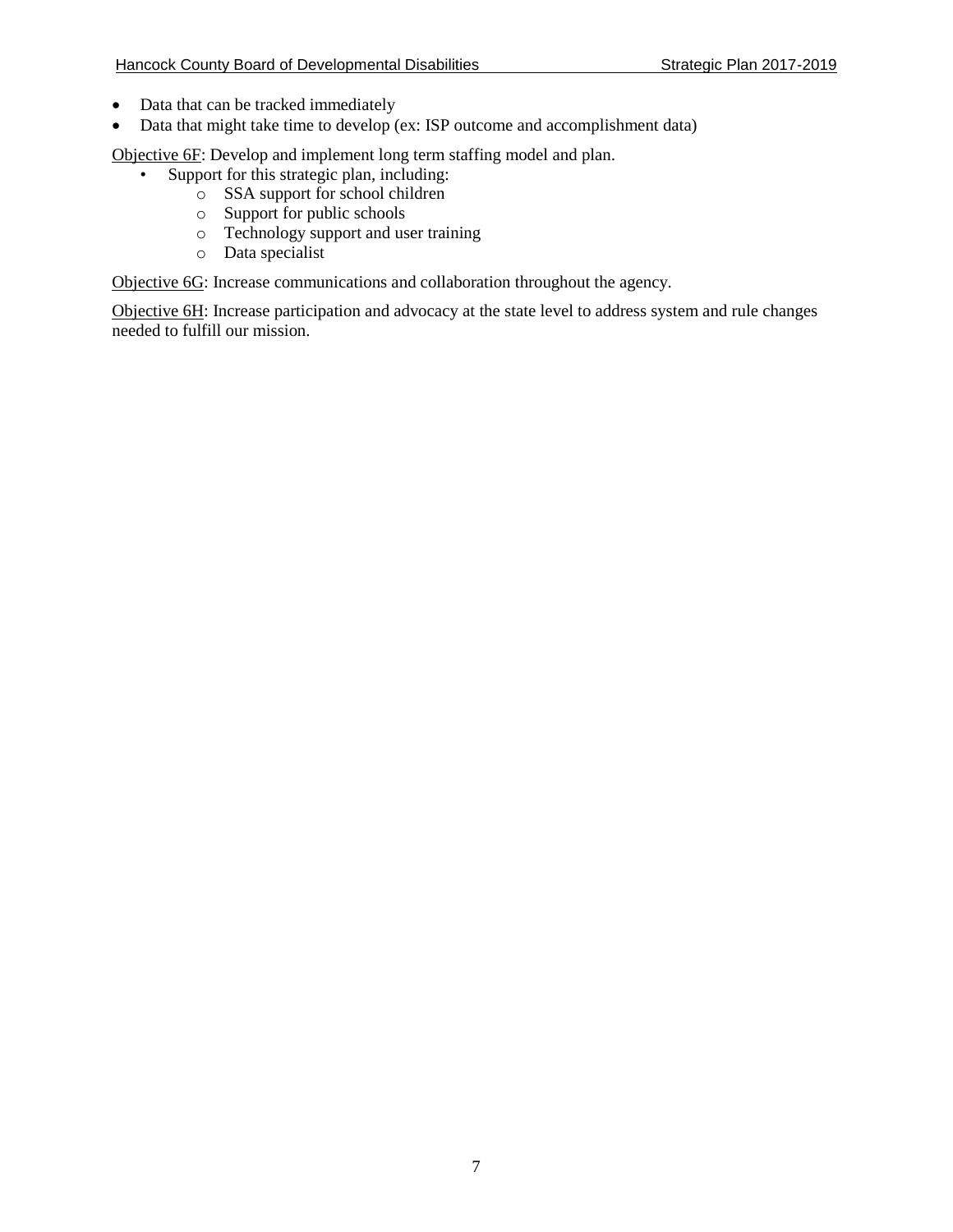# <span id="page-7-0"></span>**Timing of Our Work**

| Goal 1: Continue the journey to full community inclusion.            |                                                                                                                                                         |                                                                                |  |
|----------------------------------------------------------------------|---------------------------------------------------------------------------------------------------------------------------------------------------------|--------------------------------------------------------------------------------|--|
| 2017                                                                 | 2018                                                                                                                                                    | 2019                                                                           |  |
| $1A$ : Identify and support                                          | $1A$ : Continue supporting                                                                                                                              | $1A$ : Continue supporting                                                     |  |
| opportunities to engage                                              | opportunities to engage                                                                                                                                 | opportunities to engage                                                        |  |
| individuals with DD as part of                                       | individuals with DD as part of                                                                                                                          | individuals with DD as part of                                                 |  |
| the Hancock County community.                                        | the Hancock County community.                                                                                                                           | the Hancock County community.                                                  |  |
| 1B: Educate community                                                | $1B$ : Continue educating                                                                                                                               | $1B$ : Continue educating                                                      |  |
| organizations and businesses                                         | community organizations and                                                                                                                             | community organizations and                                                    |  |
| about the benefits of including                                      | businesses about the benefits of                                                                                                                        | businesses about the benefits of                                               |  |
| and supporting individuals with                                      | including and supporting                                                                                                                                | including and supporting                                                       |  |
| DD as part of their organizations.                                   | individuals with DD as part of                                                                                                                          | individuals with DD as part of                                                 |  |
| $1C$ : Increase supports to                                          | their organizations.                                                                                                                                    | their organizations.                                                           |  |
| individuals and their families that                                  | $\underline{1C}$ : Continue supports to                                                                                                                 | $\underline{1C}$ : Continue supports to                                        |  |
| will enable the individual with                                      | individuals and their families that                                                                                                                     | individuals and their families that                                            |  |
| DD to remain in the community.                                       | will enable the individual with                                                                                                                         | will enable the individual with                                                |  |
| 1D: Evaluate the benefits of                                         | DD to remain in the community.                                                                                                                          | DD to remain in the community.                                                 |  |
| transitioning the residents of the                                   | $1D$ : Develop a plan to transition                                                                                                                     | $1D$ : Implement the plan to                                                   |  |
| ICF to live in the community.                                        | the residents of the ICF into the                                                                                                                       | transition the residents of the ICF                                            |  |
| 1E: Evaluate benefits of                                             | community, if determined to be                                                                                                                          | into the community.                                                            |  |
| transitioning Blanchard Valley                                       | beneficial.                                                                                                                                             | $1E$ : Implement the plan to                                                   |  |
| School classes to be housed                                          | $1E$ : Develop a plan to transition                                                                                                                     | transition Blanchard Valley                                                    |  |
| within public schools.                                               | <b>Blanchard Valley School classes</b>                                                                                                                  | School classes to be housed                                                    |  |
| $1F$ : Expand services and supports                                  | to be housed within public                                                                                                                              | within public schools.                                                         |  |
| for children from birth until they                                   | schools, if determined to be                                                                                                                            | 1F: Continue services and                                                      |  |
| enter school.                                                        | beneficial.                                                                                                                                             | supports for children from birth                                               |  |
| Evaluate community need<br>٠<br>and identify resources to<br>fulfill | $1F$ : Expand services and supports<br>for children from birth until they<br>enter school.<br>Begin providing new<br>$\bullet$<br>services and supports | until they enter school.<br>1G: Support needs and wishes of<br>adult learners. |  |
| <b>Metrics for Board</b>                                             |                                                                                                                                                         |                                                                                |  |
| # of individuals in ICF                                              |                                                                                                                                                         |                                                                                |  |
| # of individuals served in traditional Early Intervention            |                                                                                                                                                         |                                                                                |  |

- # of individuals served through in home services for the ages of 3-5
- # of individuals receiving supports to stay in home; cost to provide supports
- $\bullet$  # of individuals with some form of adult education

#### **Metrics for Management Team**

• Individual and family assessment results describing community inclusion (from COG survey)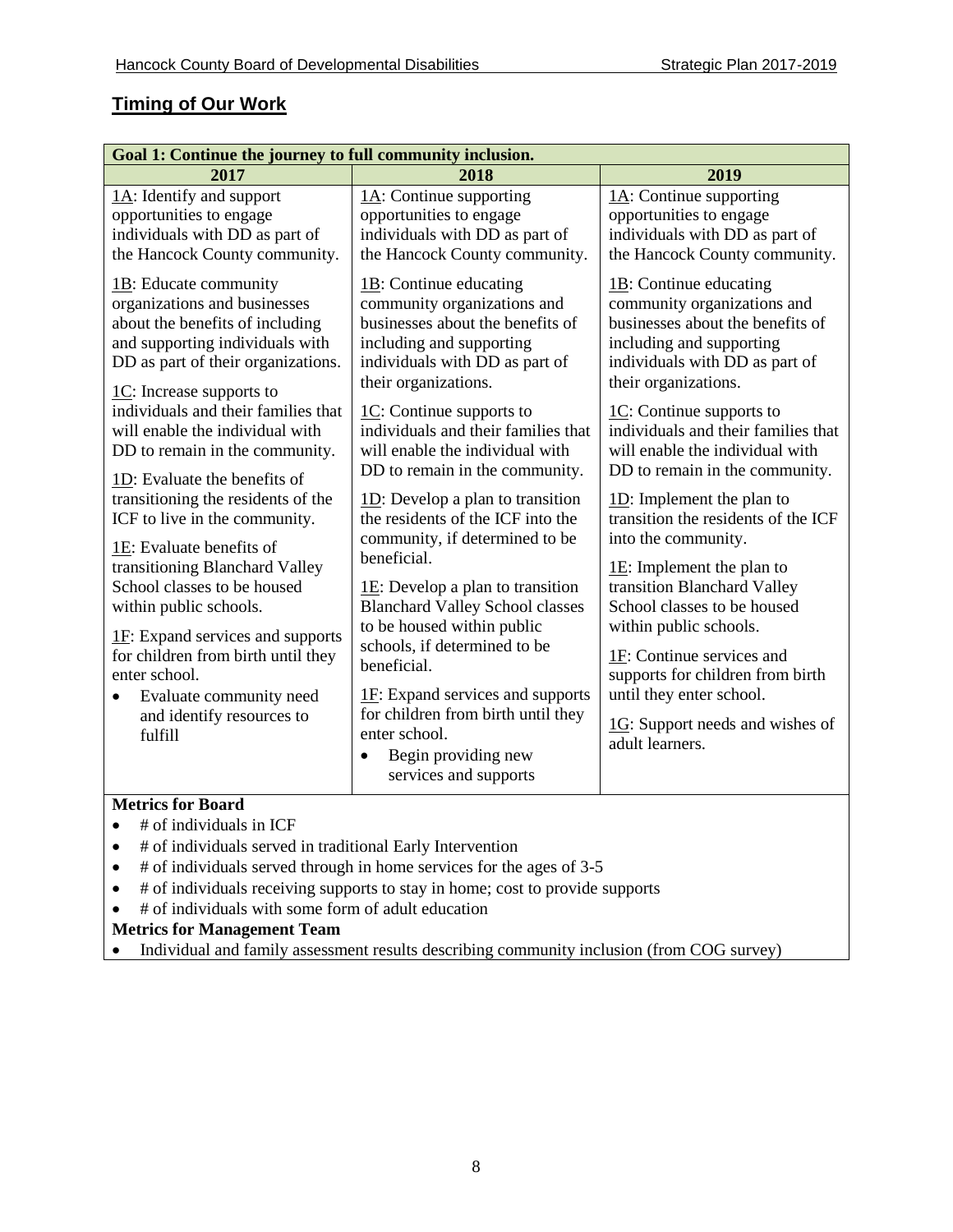| Goal 2: Increase community employment success.                                                                               |                                                                                                                        |                                                                                                                        |  |
|------------------------------------------------------------------------------------------------------------------------------|------------------------------------------------------------------------------------------------------------------------|------------------------------------------------------------------------------------------------------------------------|--|
| 2017                                                                                                                         | 2018                                                                                                                   | 2019                                                                                                                   |  |
| $2A$ : Continue to strengthen the<br>ability of the CommUnity<br>Works! department to assist                                 | 2C: Collaborate with public<br>schools to strengthen transition<br>age education and supports.                         | 2C: Collaborate with public<br>schools to strengthen transition<br>age education and supports.                         |  |
| individuals with DD in<br>successfully gaining<br>employment.                                                                | 2D: Increase enrollment in<br>Project Search.                                                                          | 2D: Increase enrollment in<br>Project Search.                                                                          |  |
| 2B: Expand Children's Services<br>and SSA Services to children to<br>include the need to prepare for an                      | $2E$ : Continue promoting the<br>benefits of community<br>employment.                                                  | $2E$ : Continue promoting the<br>benefits of community<br>employment.                                                  |  |
| adult life with meaning and<br>purpose.                                                                                      | $2F$ : Continue monitoring<br>emerging workforce needs to<br>enable individuals to have the                            | $2F$ : Continue monitoring<br>emerging workforce needs to<br>enable individuals to have the                            |  |
| $2C$ : Collaborate with public<br>schools to strengthen transition                                                           | right skills.                                                                                                          | right skills.                                                                                                          |  |
| age education and supports.<br>2D: Increase enrollment in<br>Project Search.                                                 | $2G$ : Continue supporting<br>providers of community<br>employment services in<br>providing outstanding services.      | $2G$ : Continue supporting<br>providers of community<br>employment services in<br>providing outstanding services.      |  |
| 2E: Develop educational<br>materials and programs<br>introducing stakeholders to the<br>benefits of community<br>employment. | $2H$ : Continue enhancing the<br>employability of individuals by<br>helping them develop soft<br>employability skills. | $2H$ : Continue enhancing the<br>employability of individuals by<br>helping them develop soft<br>employability skills. |  |
| 2F: Monitor emerging workforce<br>needs to enable individuals to<br>have the right skills.                                   |                                                                                                                        |                                                                                                                        |  |
| $2G$ : Support providers of<br>community employment services<br>in providing outstanding<br>services.                        |                                                                                                                        |                                                                                                                        |  |
| $2H$ : Enhance the employability<br>of individuals by helping them<br>develop soft employability skills.                     |                                                                                                                        |                                                                                                                        |  |

#### **Metrics for Board**

- $\bullet$  # of individuals working in community
	- o Working full time
	- o Working part time
- # of individuals keeping their job for some period of time (to be defined)
- $\bullet$  # of individuals in a day service or workshop
- $\bullet$  # of individuals staying home
- **Metrics for Management Team**
- Pay and benefits for individuals working
- # of individuals in Project Search
- # of individuals who graduate from high school ready for employment
- # of individuals participating in soft skills training
- Analysis of factors that hinder employment success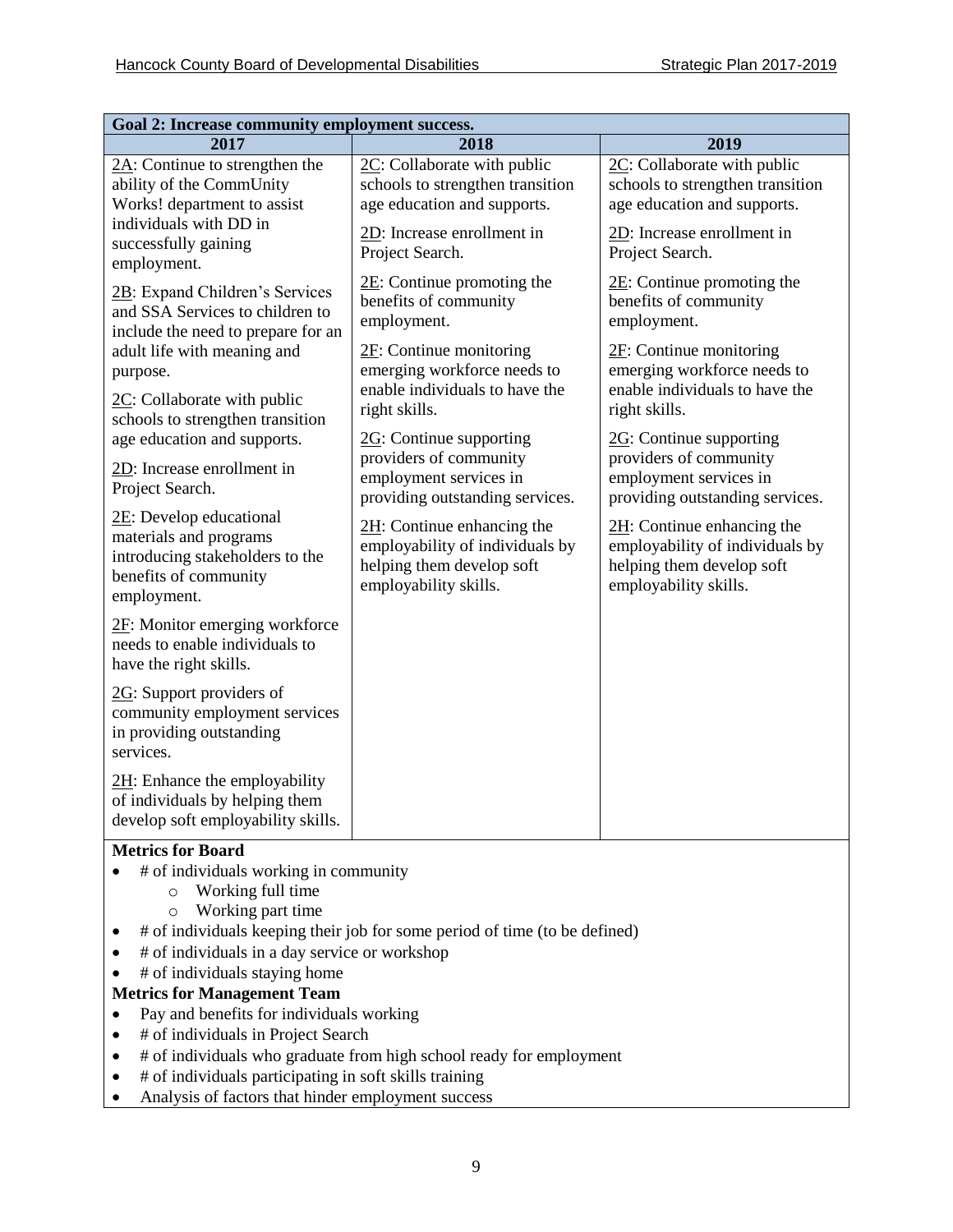| <b>Goal 3: Become a totally Person Centered organization.</b>                                                                                                                                                                                                                                                                                                                                                                                                                                                                                                                                                                                 |                                                                                                                                                                                                                                                                                                                                                                                                                                                                                                            |                                                                                                                                                                                                                                                                                                                                                                                                                                                                                                     |
|-----------------------------------------------------------------------------------------------------------------------------------------------------------------------------------------------------------------------------------------------------------------------------------------------------------------------------------------------------------------------------------------------------------------------------------------------------------------------------------------------------------------------------------------------------------------------------------------------------------------------------------------------|------------------------------------------------------------------------------------------------------------------------------------------------------------------------------------------------------------------------------------------------------------------------------------------------------------------------------------------------------------------------------------------------------------------------------------------------------------------------------------------------------------|-----------------------------------------------------------------------------------------------------------------------------------------------------------------------------------------------------------------------------------------------------------------------------------------------------------------------------------------------------------------------------------------------------------------------------------------------------------------------------------------------------|
| 2017                                                                                                                                                                                                                                                                                                                                                                                                                                                                                                                                                                                                                                          | 2018                                                                                                                                                                                                                                                                                                                                                                                                                                                                                                       | 2019                                                                                                                                                                                                                                                                                                                                                                                                                                                                                                |
| Objective 3A: Educate all<br>stakeholders about Person<br>Centered Planning, service<br>options available through PCP,<br>and about individual rights and<br>responsibilities.<br>Objective 3B: Continuously<br>strengthen Person Centered<br>Planning.<br>Objective 3C: Evaluate<br>individual accomplishments and<br>successes as part of the planning<br>process to identify future plan<br>needs and to track outcomes<br>across the agency.<br>Objective $3D$ : continue to<br>strengthen the self advocacy<br>program.<br>Include younger age<br>$\bullet$<br>individuals.<br>Objective 3E: Reduce the<br>numbers on the waiver waiting | Objective 3B: Continuously<br>strengthen Person Centered<br>Planning.<br>Objective 3C: Evaluate<br>individual accomplishments and<br>successes as part of the planning<br>process to identify future plan<br>needs and to track outcomes<br>across the agency.<br>Objective $3F$ : continue to<br>strengthen the self advocacy<br>program.<br>Include self advocates in the<br>$\bullet$<br>work of the agency and the<br>board.<br>Objective $3G$ : Reduce the<br>numbers on the waiver waiting<br>lists. | Objective 3B: Continuously<br>strengthen Person Centered<br>Planning.<br>Objective 3C: Evaluate<br>individual accomplishments and<br>successes as part of the planning<br>process to identify future plan<br>needs and to track outcomes<br>across the agency.<br>Objective $3F$ : continue to<br>strengthen the self advocacy<br>program.<br>Support self advocates in<br>$\bullet$<br>speaking out to the<br>community.<br>Objective $3G$ : Reduce the<br>numbers on the waiver waiting<br>lists. |
| lists.                                                                                                                                                                                                                                                                                                                                                                                                                                                                                                                                                                                                                                        |                                                                                                                                                                                                                                                                                                                                                                                                                                                                                                            |                                                                                                                                                                                                                                                                                                                                                                                                                                                                                                     |
| <b>Metrics for Board</b>                                                                                                                                                                                                                                                                                                                                                                                                                                                                                                                                                                                                                      |                                                                                                                                                                                                                                                                                                                                                                                                                                                                                                            |                                                                                                                                                                                                                                                                                                                                                                                                                                                                                                     |
| Results of COG Survey for individuals and family members:<br>$\bullet$                                                                                                                                                                                                                                                                                                                                                                                                                                                                                                                                                                        |                                                                                                                                                                                                                                                                                                                                                                                                                                                                                                            |                                                                                                                                                                                                                                                                                                                                                                                                                                                                                                     |
| # of individuals receiving the services and supports needed<br>$\bullet$                                                                                                                                                                                                                                                                                                                                                                                                                                                                                                                                                                      |                                                                                                                                                                                                                                                                                                                                                                                                                                                                                                            |                                                                                                                                                                                                                                                                                                                                                                                                                                                                                                     |
| # of individuals living a life with meaning and purpose<br>$\bullet$                                                                                                                                                                                                                                                                                                                                                                                                                                                                                                                                                                          |                                                                                                                                                                                                                                                                                                                                                                                                                                                                                                            |                                                                                                                                                                                                                                                                                                                                                                                                                                                                                                     |
| <b>Metrics for Management Team</b>                                                                                                                                                                                                                                                                                                                                                                                                                                                                                                                                                                                                            |                                                                                                                                                                                                                                                                                                                                                                                                                                                                                                            |                                                                                                                                                                                                                                                                                                                                                                                                                                                                                                     |
| # of individuals who achieved plan outcomes<br>$\bullet$                                                                                                                                                                                                                                                                                                                                                                                                                                                                                                                                                                                      |                                                                                                                                                                                                                                                                                                                                                                                                                                                                                                            |                                                                                                                                                                                                                                                                                                                                                                                                                                                                                                     |
| Analysis of root causes that prevented individuals from achieving plan outcomes<br>$\bullet$                                                                                                                                                                                                                                                                                                                                                                                                                                                                                                                                                  |                                                                                                                                                                                                                                                                                                                                                                                                                                                                                                            |                                                                                                                                                                                                                                                                                                                                                                                                                                                                                                     |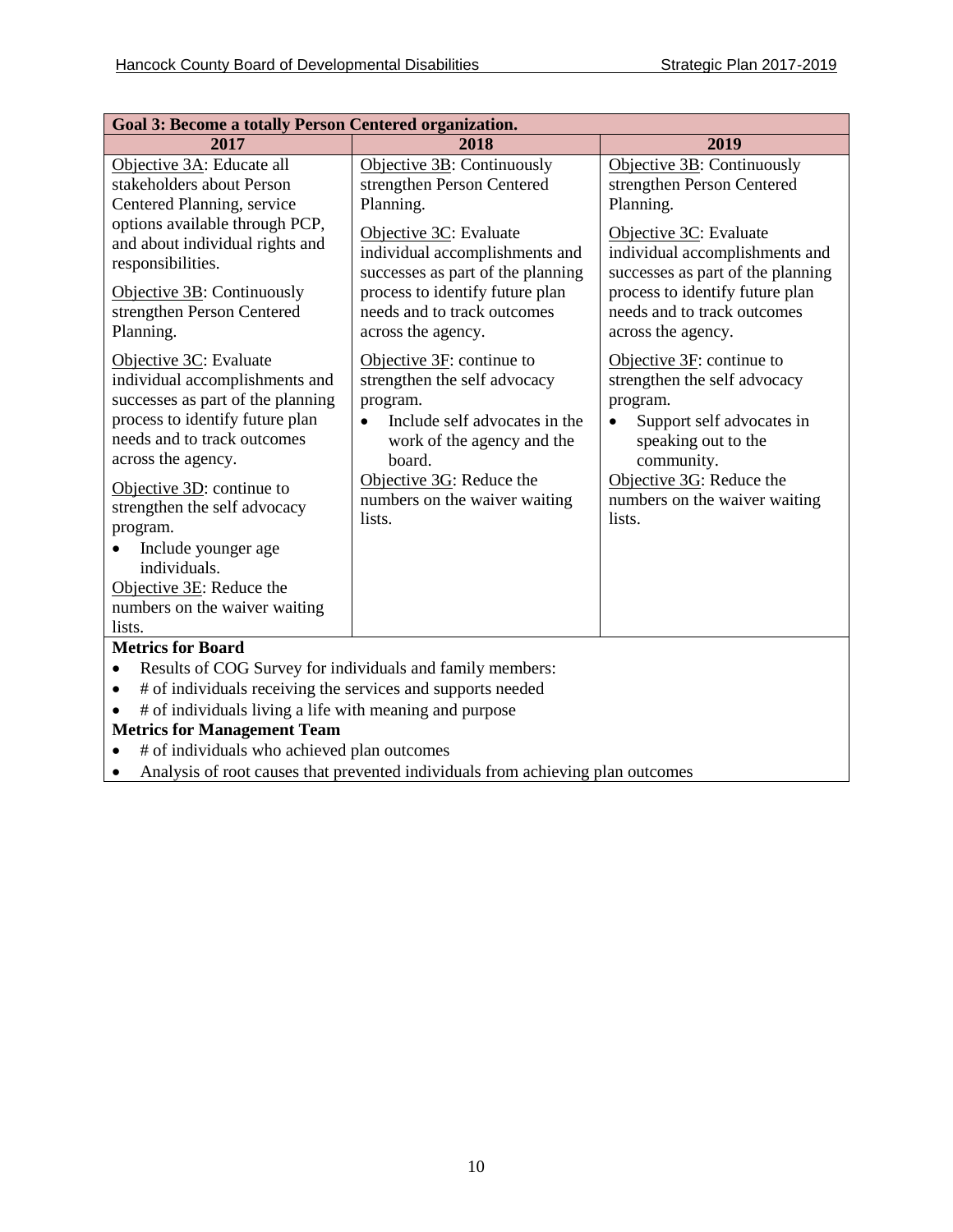Ī.

 $\mathbf{r}$ 

| Goal 4: Increase outstanding provider options to meet the needs of all receiving services                             |                                                                                                    |                                                                                                                                             |
|-----------------------------------------------------------------------------------------------------------------------|----------------------------------------------------------------------------------------------------|---------------------------------------------------------------------------------------------------------------------------------------------|
| 2017                                                                                                                  | 2018                                                                                               | 2019                                                                                                                                        |
| $4A$ : Continue to strengthen<br>relationships between BVC and<br>providers.                                          | $4A$ : Continue to strengthen<br>relationships between BVC and<br>providers.                       | $4A$ : Continue to strengthen<br>relationships between BVC and<br>providers.                                                                |
| $4B$ : Educate and support<br>providers with best practices<br>training.                                              | $\underline{AB}$ : Continue educating and<br>supporting providers with best<br>practices training. | $\overline{AB}$ : Continue educating and<br>supporting providers with best<br>practices training.                                           |
| 4C: Establish a provider advisory<br>group.                                                                           | $4D$ : Include provider<br>representation in all system<br>planning groups at BVC.                 | $\underline{4D}$ : Include provider<br>representation in all system<br>planning groups at BVC.                                              |
| 4D: Include provider<br>representation in all system<br>planning groups at BVC.<br>Objective $4E$ : Recruit providers | Objective $4E$ : Recruit providers<br>able to deliver unmet service<br>needs.                      | Objective $4E$ : Recruit providers<br>able to deliver unmet service<br>needs.                                                               |
| able to deliver unmet service<br>needs.                                                                               |                                                                                                    | Objective $4F$ : Support bringing<br>the Community Connections<br>Career Partnership Ohio (C3PO)<br>program to Millstream Career<br>Center. |
|                                                                                                                       |                                                                                                    | Objective 4G: Provide training<br>for provider direct care staff.                                                                           |
| <b>Metrics for Board</b>                                                                                              |                                                                                                    |                                                                                                                                             |
| # providers available for each service                                                                                |                                                                                                    |                                                                                                                                             |
| Provider satisfaction                                                                                                 |                                                                                                    |                                                                                                                                             |
| Family and individual satisfaction with services received                                                             |                                                                                                    |                                                                                                                                             |
| <b>Metrics for Management Team</b>                                                                                    |                                                                                                    |                                                                                                                                             |

 $\bullet$  # of individuals with unmet service needs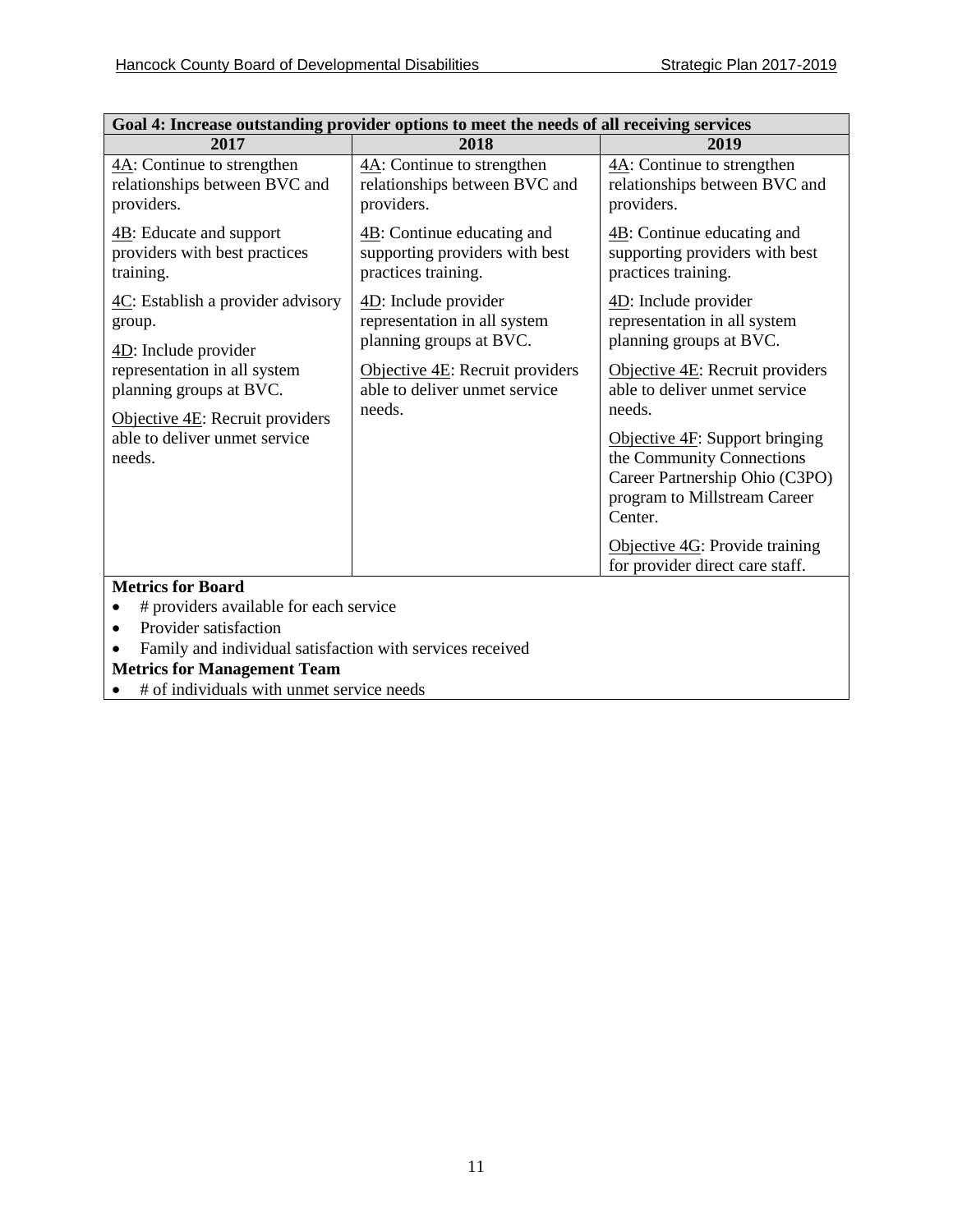| <b>Goal 5: Continuously educate the community.</b>                                                                                                                                                 |                                                                                                 |                                                                                                   |  |
|----------------------------------------------------------------------------------------------------------------------------------------------------------------------------------------------------|-------------------------------------------------------------------------------------------------|---------------------------------------------------------------------------------------------------|--|
| 2017                                                                                                                                                                                               | 2018                                                                                            | 2019                                                                                              |  |
| 5A: Clarify within BVC each<br>department's roles,                                                                                                                                                 | 5C: Continue public oriented<br>information and presentations.                                  | 5C: Continue public oriented<br>information and presentations.                                    |  |
| responsibilities, and deliverables.<br>$5B$ : Expand the public<br>awareness department.                                                                                                           | 5D: Include self advocates in<br>every public discussion and<br>presentation regarding BVC.     | 5D: Include self advocates in<br>every public discussion and<br>presentation regarding BVC.       |  |
| 5C: Prepare public oriented<br>descriptions of BVC that can be<br>used in multiple ways.                                                                                                           | 5E: Expand BVC participation<br>and activities in DD Awareness<br>month and National Disability | 5E: Continue BVC participation<br>and activities in DD Awareness<br>month and National Disability |  |
| 5D: Include self advocates in<br>every public discussion and<br>presentation regarding BVC.                                                                                                        | Employment Awareness month.<br>5F: Support family advisory and<br>support group.                | Employment Awareness month.<br>5F: Support family advisory and<br>support group.                  |  |
| <b>5E:</b> Expand BVC participation<br>and activities in DD Awareness<br>month and National Disability<br>Employment Awareness month.                                                              |                                                                                                 | 5G: Expand volunteerism<br>internally and externally<br>throughout BVC staff.                     |  |
| <b>5F:</b> Establish a family advisory<br>and support group.                                                                                                                                       |                                                                                                 |                                                                                                   |  |
| <b>Metrics for Board</b><br>Availability of informational materials<br>Whether levy passes<br>$\bullet$<br><b>Metrics for Management Team</b><br>Success of the family advisory group<br>$\bullet$ |                                                                                                 |                                                                                                   |  |
| # of public presentations<br>$\bullet$<br># of unique individuals who participated in public presentations<br>٠<br>Information from COG assessment<br>$\bullet$                                    |                                                                                                 |                                                                                                   |  |